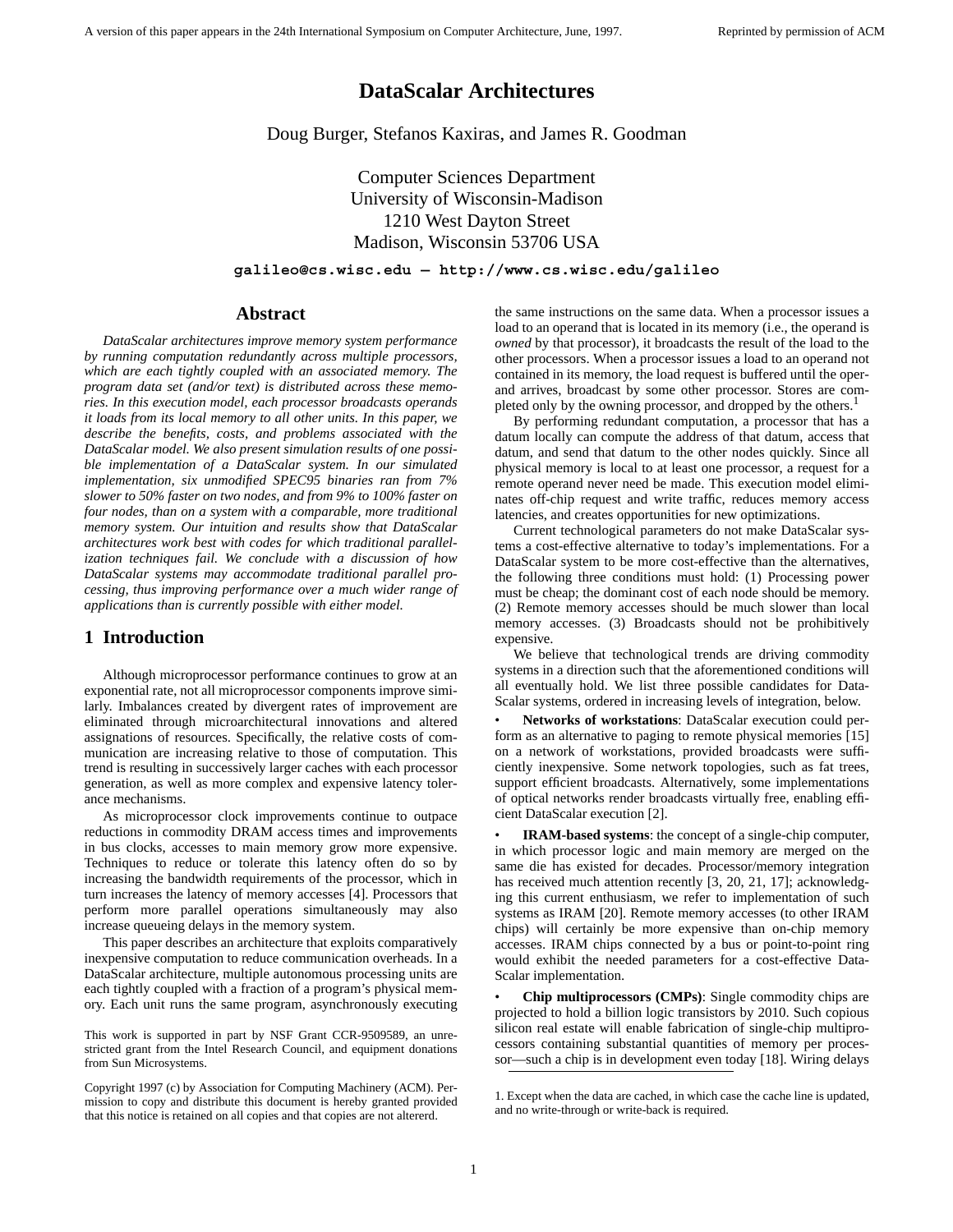on these chips will be substantial [6]; accessing an operand from a bank to which the requester is tightly coupled is likely to be much faster than requesting an operand from a memory bank across the chip (in essence, the former access would be "local" and the latter "remote," even though both requests are serviced on the same chip).

In this paper, we evaluate a DataScalar implementation in the IRAM context, since we believe that it is a promising technological match for these ideas. In Section 2, we describe the ideas and background in more detail. In Section 3, we describe the benefits of the base model and present some supportive simulation results. In Section 4, we describe one implementation of a DataScalar system and present timing simulation results comparing it against a traditional alternative. In Section 5, we discuss the potential for the interaction of DataScalar and parallel processing. Finally, we discuss related work and conclude in Section 6.

# **2 DataScalar overview**

DataScalar architectures are intended to mitigate the dual constraints of (1) processors coupled with limited memories that may not easily be expanded—such as a finite on-chip or on-module capacity in a highly integrated system—and (2) existing uniprocessor programs that are not easily parallelized. This architecture exploits the availability of multiple processors to minimize memory latency by using the fact that any memory location is local to *some* processor. Thus each read operand can be quickly fetched by some processor. Each memory update can be achieved by means of only one write by the processor to which the store address is local.

DataScalar is based on the Massive Memory Machine (MMM) work from the early 1980s. The MMM was a synchronous, SISD architecture that connected a number of minicomputers with a global broadcast bus [13]. Each computer contained a very large memory, which was a fraction of the total program memory (each operand was thus *owned* by only one processor, i.e., it resides in the physical memory of only one processor). All computers ran the same program in lock-step, and the owner of each operand broadcast it on the global bus when accessed. This broadcast model was called *ESP* in the MMM work. We depict an example of synchronous ESP in Figure 1. One processor (the *lead* processor) is slightly ahead of the others while it is broadcasting (initially processor 3 in Figure 1). When the program execution accesses an operand that the lead processor does not own, a *lead change* occurs. All processors stall until the new lead processor catches up and broadcasts its operand (e.g., processor 2 broadcasting  $w_5$  at cycle 7 in Figure 1).

Some advantages to ESP are: (1) that no requests need be sent, thus reducing access latency and bus traffic, since all communication is one-way. (2) Writes (or write-backs) never appear on the global bus, further reducing bus traffic (since all processors are running the same program, they all generate the same store values, which need complete only on the owning processor). (3) Since the MMM was synchronous, and all processors generated the address for each successive operand, no tags needed to be sent with the data on the global bus.

DataScalar architectures combine ESP with out-of-order execution, the combination of which is an asynchronous version of ESP. Each processor may access owned operands simultaneously. This asynchrony permits each processor to run ahead on computation involving operands that it owns, generating the total stream of broadcasts more quickly. We call this capability *datathreading*. Unlike synchronous ESP, however, each broadcast must contain an address or tag, since broadcasts occur in an unknown total order.

Because each processor executes the instructions in a different order, it is possible for a processor to temporarily deviate from the ESP model and execute a private computation, broadcasting only

the result—not the operands—to the other processors. We call this technique *result communication*, and discuss it in more detail in Section 5.1. We note that this execution model—which we call Single-Program, Single Data stream (SPSD)—is a serial analogue to the Single-Program, Multiple Data stream (SPMD) execution model proposed by Darema-Rogers et al. in 1985 [5] (which extended Flynn's classification [11]).

Requiring every load to be broadcast would generate much more total traffic than current systems with cache memories. Interchip traffic can be reduced dramatically by replicating the frequently accessed portions of the address space both statically and dynamically at various granularities (word, cache line, and/or page).

We replicate data statically by duplicating the most heavily  $\arccases$   $\arccases$ <sup>1</sup> in each processor's local memory. Accesses to a replicated page will complete locally at every processor, requiring no off-chip traffic. The address space is thus divided into two categories: *replicated* and *communicated*. Replicated pages are mapped in each processor's local memory, and the communicated part of the address space is distributed among the processors.

Figure 2 shows how loads and stores differ for replicated and communicated memory; both processors issue a load and store to replicated memory (L1 and S1), which complete locally. Both processors also issue loads to L2 and S2, which are located in the communicated memory of processor **A** only. Processor **A** broadcasts L2, which processor **B** receives and consumes. S2 completes at processor **A**, but is dropped at processor **B**.

Static, coarse-grained replication of pages cannot capture locality that is fine-grained or identifiable only at run-time. We must therefore allow caching at each node, effectively replicating data dynamically for the period that they are cached. Dynamic replication of data, however, introduces some new consistency issues that we will discuss in Section 4.1.

The DataScalar execution model is a memory system optimization, not a substitute for parallel processing. When coarse-grain parallelism exists and is obtainable, the system should be run as a parallel processor (since a majority of the needed hardware is already present). We discuss the issues concerning hybrid execution models for multiprocessors further in Section 5.2.

# **3 DataScalar benefits**

In this section, we describe the benefits associated with the base DataScalar model (ESP and datathreading) in detail. We show how ESP reduces about a third of off-chip traffic (on average), and we show how datathreading offers the potential for reductions in memory latency. We also present simulation results that address each of these benefits.

# **3.1 ESP and traffic reduction**

DataScalar systems enjoy nearly the same benefits from ESP as did the MMM proposal. ESP reduces traffic—thereby increasing effective bandwidth—by eliminating both request traffic and write traffic from the global interconnect. ESP, asynchronous or otherwise, does not further reduce the number of read operands that must be communicated off-chip over that of a conventional architecture.

ESP-based systems eliminate request traffic because ESP uses a *response-only* (or *data-pushing*) model. Since all processors run the same program, if one processor issues a load to an address, all the other processors will eventually issue that same load. The owner is therefore assured that when it broadcasts the load, all

<sup>1.</sup> We assume a static partitioning at the page level, and thus this distinction would is in the page table. Other schemes are possible.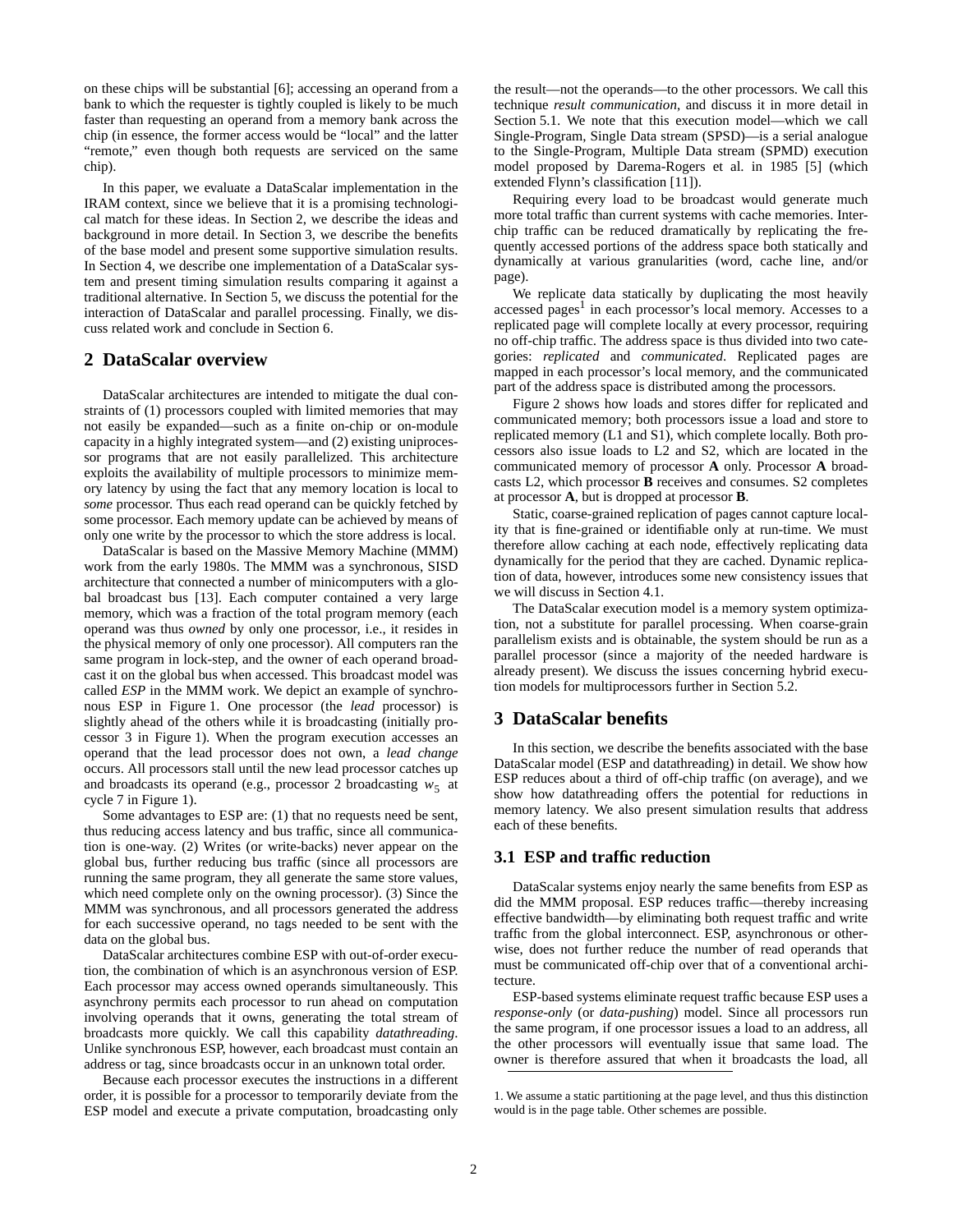



**Figure 1. Operation of the ESP Massive Memory Machine (from [13])**

sizes at the time that SPEC95 was released). We measured the aggregate miss traffic from the cache, and calculated the fraction of traffic that remained once write-backs and requests were eliminated. In Table 1, we show this measured fraction for fourteen of the SPEC95 benchmarks. We show both total traffic eliminated, and the reduction in the total number of distinct messages (we count a request/response pair as two transactions). The table shows that, for this cache size, ESP eliminates roughly 15% to 50% of the off-chip traffic in bytes, and from 52% to 75% of the individual transactions (because no requests are sent, the transaction reduction will always be at least 50%).

These results indicate that—for systems in which memory bandwidth is at a premium—implementing ESP is likely to improve performance, or reduce the required system cost to achieve the same performance. These results focus solely on bus traffic reduction—they do not address the performance penalties associated with necessitating broadcasts on interconnects other than buses. We address that issue in Section 4.4.

#### **3.2 Datathreading and latency reduction**

ESP-based systems reduce memory latency by making all offchip communications one-way only. These savings might be large if the remote communication time dominates the memory request latency, or small if the memory access latency and/or memory system queueing delays dominate the request latency.

ESP-based systems offer the potential for further reductions in memory access latencies, however. Consider a stream of accesses to memory locations, each address of which is dependent on the value of the previous address (e.g., pointer chasing). When two or more dependent addresses reside in one processor's local memory, that processor may fetch those values without incurring any offchip latencies. Those values may then be sent to the other processors by pipelining the broadcasts, incurring only one off-chip delay on the critical path. All processors thus complete the processing of those addresses faster than would a traditional system.

To illustrate this concept, we depict a simple example in Figure 3. Figure 3a shows a four-chip DataScalar system in which each IRAM chip contains a quarter of the program's physical memory. Figure 3b shows a more traditional organization, in which one IRAM chip holds a quarter of the program's memory and traditional DRAM chips hold the other three-quarters. In both systems, operands  $x_1$ ,  $x_2$ ,  $x_3$  all reside on one chip, and operand  $x_4$ resides on a different chip. The address of each  $x_{i+1}$  is dependent on  $x_i$ . One processor in the DataScalar system can access the first three without a single off-chip access, and then pipeline the broadcasts of those three operands to the other nodes (the broadcasts will be separated by the memory access time, of course). There will be a serialized off-chip access between  $x_3$  and  $x_4$  (analogous to a lead change in the MMM), and then  $x_4$  will be broadcast. The system thus incurs two serialized off-chip delays. The traditional system, conversely, incurs two serialized off-chip accesses (one request, one response) for each operand, for a total of eight in this example The traditional system would incur zero off-chip delays if all the

**Figure 2. Replicated vs. communicated memory**

other processors will consume it. Conversely, when a processor issues a load to a datum that it does not own, it can buffer the request on-chip, and the matching data will eventually arrive. Thus, requests need never be sent off-chip. Similarly, when a store is generated at all nodes, only the owner of that address need complete the store on-chip. Since every chip is generating the value locally, created store values never need be sent off-chip. All processors will complete the store if the address is a replicated location. If the address is cached at all nodes, the store will complete in the cache, and the eventual write-back (or write-through) operation will be dropped at nodes that do not own that address. Note that there are none of the traditional cache consistency issues, since every processor is running the same program.

In a synchronous implementation of ESP, tags need not be broadcast with data—every processor is generating the same instruction stream in the same order, so tags can be inferred from the order in which the broadcasts are received. DataScalar systems do not enjoy this benefit; the out-of-order issue processors will all issue multiple broadcasts in an unpredictable order. In addition, more than one processor generally will be attempting to broadcast at any given time. This lack of predictability means that data must be broadcast along with their addresses and/or some other identifying tags (multiple instances of the same address may require supplementary tag information, such as a sequence number).

We measured the extent to which ESP reduces off-chip communication using cache simulation. We used the SimpleScalar tool set [1], which is an execution-driven set of processor simulators that simulate a MIPS-like instruction set architecture. We simulated a 64-Kbyte, two-way set-associative, write-allocate, write-back, onchip level-one data cache (this size is consistent with typical cache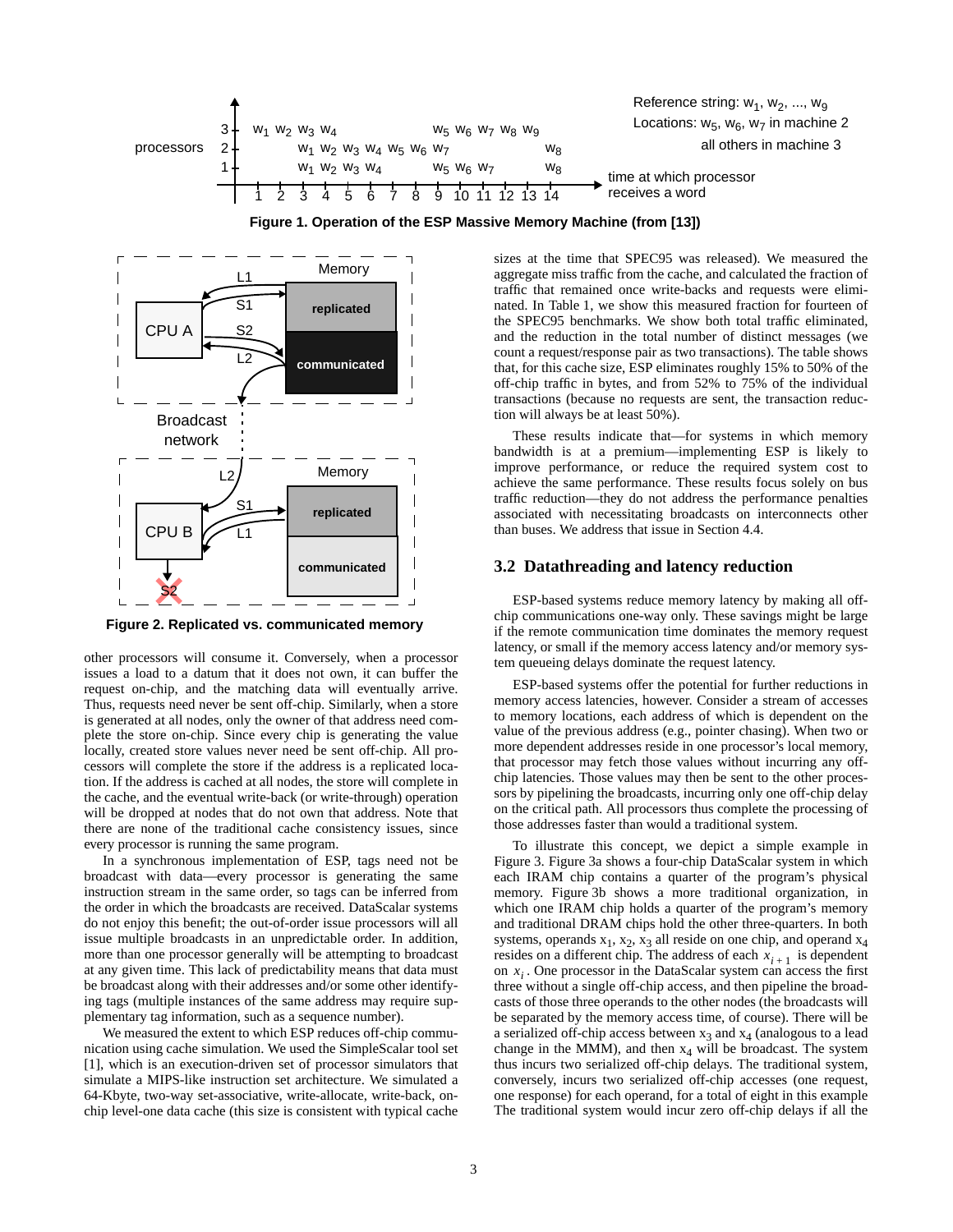| Quantity<br>eliminated: | tomcaty |     | swim   hydro2d   mgrid   applu   m88ksm   turb3d |     |     |     |     | acc | compress | li  |     |     |     | perl   fpppp   wave5   vortex |
|-------------------------|---------|-----|--------------------------------------------------|-----|-----|-----|-----|-----|----------|-----|-----|-----|-----|-------------------------------|
| <b>Traffic</b>          | .16     | .39 | .33                                              | .31 | .38 | .14 | .40 | .19 | .54      | .39 | .32 | 17  | .46 | .21                           |
| <b>Transactions</b>     | .52     | .66 | .62                                              | .61 | .65 | .52 | .66 | .55 | .74      | .66 | .62 | .53 | .70 | .56                           |

#### **Table 1: Off-chip data traffic reduced by ESP**

Shows reductions in off-chip data traffic due to ESP (removal of write and request traffic) for the SPEC95 benchmarks. Traffic is measured in two ways: fraction of bytes eliminated (top row) and fraction of transactions eliminated (second row).





operands happened to reside in the on-chip quarter of the memory, as opposed to a minimum of one for a DataScalar system.

We call a series of accesses to consecutive local dependent operands a *datathread*. If the operands are not dependent, then a traditional system could simply pipeline multiple non-blocking accesses, obtaining them in two serialized off-chip crossings. When a dependence spans two nodes, we view that point as initiating a datathread migration from one node to the other, beginning the access stream of that thread at the new node. The overhead of migrating this conceptual thread is one serialized off-chip access. The cost of maintaining inexpensive datathread migrations is precisely that of maintaining SPSD execution— broadcasting loads and performing computation redundantly at all nodes.

Another conceptual view of asynchronous ESP execution is that from each processor's perspective, it is the main processor, and the others are simply intelligent prefetch engines residing in the main memory modules. From this perspective, the broadcasts the processor sends are merely the state the prefetch engines need to continue performing the accurate prefetching. Since this is a homogenous system, each processor will have this view of the others, of course.

The Massive Memory Machine was able to exploit only one datathread at any time; when a lead change occurred, a new datathread began at the new leader (in Figure 1, operands  $w_1-w_4$ ,  $w_5-w_7$ , and  $w_8-w_9$  would constitute three datathreads, assuming each operand is dependent on the previous one). DataScalar systems, because they implement asynchronous ESP with out-of-order issue at each node, may have multiple datathreads running concurrently. DataScalar systems do not require special support for datathreads, since they transparently exploit the locality already inherent in reference streams. However, programs would benefit from special support to increase datathread length or raise the number of datathreads executing concurrently.

In Table 2 we show experimental results that measure the mean number of loads falling consecutively on a single node. This is an approximation of datathread length, since we do not account for dependences. All results presented here assumed a four-processor system. These simulations also used the SimpleScalar tools and

assumed a cache configuration identical to that presented in Section 3.1. For each benchmark, we replicated 32 4-Kbyte pages on each node. We selected the pages to replicate by running the benchmark, saving the number of accesses to each page, sorting the pages by number of accesses, and choosing the 32 most heavily accessed pages. We distributed the communicated pages among the nodes round-robin, in blocks with sizes ranging from 4 to 32 pages. The sizes of the distributed blocks of data are shown for each benchmark in the first column of Table 2. For each benchmark, we tried to maximize the distribution block size (to improve datathread length) while still keeping it smaller than 1/4 of both the text and the largest data (globals, heap, stack) segment. This action prevented either segment from being completely contained at one processor, a situation which would make the datathread length equal to the number of references.)

The next four columns in Table 2 show the distribution of replicated pages among the four segments. Columns seven through nine show the mean (arithmetic) datathread lengths using three different definitions of datathreads. All three methods count consecutive references on a node, beginning the count upon the first reference to a communicated datum local to some node, ending (and restarting) the count upon the next reference to communicated data local to a different node. Column seven approximates datathread lengths using all references to memory (e.g., all cache misses). The second and third columns compute datathread length using only instruction and data references to memory, respectively.

The right-most column shows the average number of contiguous accesses to replicated pages in main memory. High numbers of references to replicated pages will extend average datathread lengths. If references to replicated data are frequent, the threads will tend to be long.

The average datathread lengths in Table 2 are generally high for instructions—over 20 in every case. These large numbers are partially due to the replication of a high percentage of the text pages, which is significant for most programs (li, tomcatv, m88ksim, turb3d, and fpppp have average code datathreads in the hundreds or thousands, and each has from 1/3 to 1/2 of the code replicated across all processors). Part of the explanation for the long datathreads, however, is the high spatial locality generally found in code reference streams.

Data reference thread lengths that we see tend to be shorter than the instruction thread lengths. They are low (less than 3) for some of the floating point codes (swim, applu, turb3d, mgrid, and hydro2d). Although floating-point codes tend to have high spatial locality, our approximation of datathreads is cut by interleaved accesses to arrays residing at different processors  $(e.g., c[i] =$  $a[i]$  + b[i]). Also, some of the spatial locality is filtered out by the cache. The three other floating-point codes have higher average datathread lengths, however, ranging from about 6 to 33. The integer codes tend to have higher datathread lengths than do the floating-point codes. The datathread length for li is high because most of its data set is replicated. The others show average datathread lengths from about three to over 130.

These results show that many programs will be able to exploit datathreading. Ideally, each processor in a DataScalar system will run ahead of the others, finding multiple needed operands and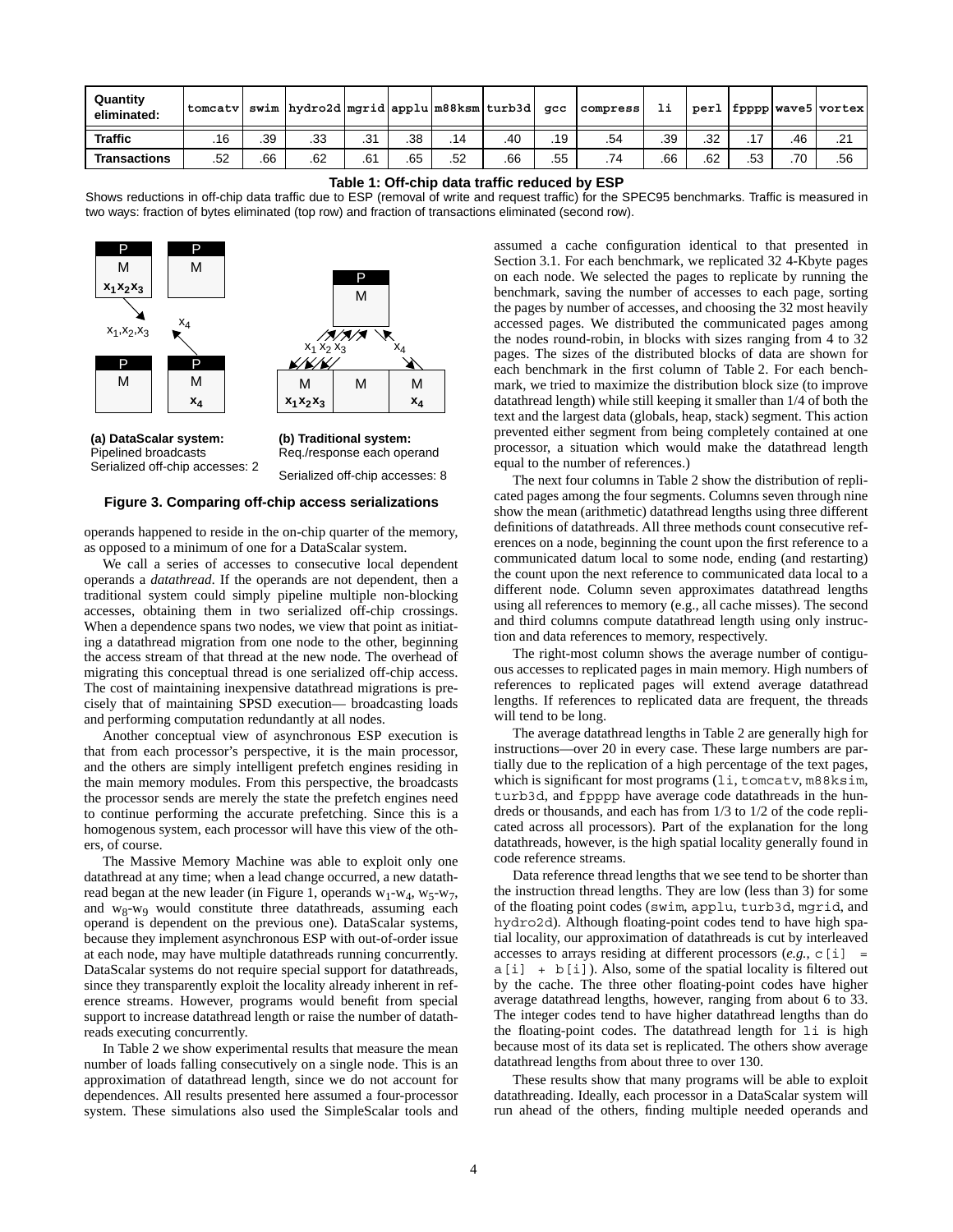| <b>Benchmark</b> | Dist.     |      | Replicated pages (128Kb) |          |                | Datathread length approximation |         |        |       |  |
|------------------|-----------|------|--------------------------|----------|----------------|---------------------------------|---------|--------|-------|--|
|                  | size (Kb) | text | global                   | heap     | stack          | total                           | text    | data   | repl. |  |
| tomcaty          | 32        | 22   | 6                        | 2        | $\mathfrak{p}$ | 42.3                            | 31486.7 | 6.7    | 21.7  |  |
| swim             | 32        | 7    | 24                       | $\Omega$ | 1              | 2.1                             | 60.2    | 2.1    | 1.0   |  |
| hydro2d          | 32        | 25   | 5                        | 0        | 2              | 1.7                             | 176.9   | 1.6    | 1.1   |  |
| mqrid            | 32        | 4    | 27                       | 0        | 1              | 1.5                             | 31.4    | 1.5    | 1.0   |  |
| applu            | 32        | 23   | 8                        | 0        | 1              | 2.6                             | 43.3    | 2.6    | 1.0   |  |
| m88ksim          | 64        | 16   | 10                       | 5        | 1              | 157.3                           | 859.2   | 69.1   | 16.2  |  |
| turb3d           | 64        | 19   | 12                       | 0        | 1              | 1.7                             | 1541.6  | 1.6    | 1.1   |  |
| qcc              | 256       | 25   | 1                        | 0        | 6              | 7.4                             | 23.9    | 4.5    | 1.2   |  |
| compress         | 16        | 6    | 25                       | $\Omega$ | 1              | 103.5                           | 41.7    | 134.7  | 1.3   |  |
| li               | 16        | 17   | 2                        | 12       | 1              | 841.2                           | 777.2   | 2027.1 | 208.4 |  |
| perl             | 128       | 26   | 2                        | 3        | 1              | 7.6                             | 34.5    | 4.1    | 2.1   |  |
| fpppp            | 64        | 27   | 4                        | 0        | 1              | 165.6                           | 755.9   | 33.7   | 3.7   |  |
| wave5            | 64        | 17   | 14                       | $\Omega$ | 1              | 6.4                             | 171.6   | 5.9    | 1.7   |  |
| vortex           | 128       | 27   | 2                        | 1        | 2              | 5.5                             | 21.0    | 2.9    | 1.9   |  |

#### **Table 2: Approximate datathread measurements for a four-processor system**

Each row shows the experimental parameters for each benchmark, followed by the results. The first column contains the granularity at which communicated data are distributed round-robin around the processors. The second through fifth columns show the number of pages from each segment that were replicated for each benchmark. The right-most four columns show the arithmetic mean of our datathread length approximations for all reads, all reads to code and data separately, and reads to replicated memory, respectively.

instructions locally, and sending them to the other processors early—sometimes even before the other processors have resolved those addresses.

# **4 Performance of a DataScalar implementation**

In this section we present simulation results comparing one implementation of a DataScalar architecture with a more traditional architecture. We first discuss the specific solution we implemented to enable caching under asynchronous ESP. We then describe our simulated architecture, simulation environment and parameters, and present our results.

### **4.1 Cache correspondence**

In Section 2 we described static replication of data, in which heavily used pages are copied at each processor running as a Data-Scalar machine. Static replication is limited in that it cannot use run-time information to reduce off-chip accesses—caches are universally used precisely because this run-time information is so crucial. Dynamic replication, therefore, is crucial to the competitiveness of DataScalar systems.

Dynamic replication in a DataScalar system is analogous to caching in a uniprocessor; processors take a broadcast operand or block of data, and decide to cache the data locally for a period of time (the difference is that multiple processors are all caching the same data instead of just one). However, replicating data dynamically is more complicated than simple caching. The goal of replication is to improve average memory access latency by reducing the number of broadcasts (which are analogous to cache misses in a uniprocessor). If the owner of a datum decides not to broadcast it upon a load, assuming it to be replicated, *every other node must still have that operand*, or deadlock will result. Conversely, if the owner broadcasts the operand and other nodes already have that operand locally, superfluous messages may fill up the queues on the remote nodes (depending on the broadcasting/receiving implementation). Certainly unnecessary broadcasts will waste bandwidth.

All nodes in a DataScalar system must therefore keep exactly the same set of dynamically replicated data, all choosing to stop

replicating a datum at the same point in the access stream. Furthermore, these nodes should ideally make the decisions about what to keep replicated and what to throw out based on *local information only*—requiring continuous remote communication solely to reduce the number of broadcasts would make DataScalar systems non-competitive.

While many solutions are conceivable, in this paper we describe only the one that we have implemented. Our solution is to fold the decisions about what to replicate dynamically into the first-level caches—a block is considered to be dynamically replicated so long as it is in those caches.<sup>1</sup> If a level one cache miss occurs for communicated data, the owner must broadcast that line to the other nodes. This solution implies that no node may ever miss on a communicated line if another node hits on that line for the same load. We call this the *cache correspondence* problem; data must be kept *correspondent* in the primary caches to prevent deadlocks.

Keeping the caches correspondent is a non-trivial problem. Dynamically scheduled processors will send loads to the cache in different orders, and will also send different sets of instructions (when branch conditions take longer to resolve at some processors than others, allowing more mis-speculated instructions to issue). If two loads to different lines in the same cache set are issued in a different order at two processors, that set will replace different lines, and the caches will cease to be correspondent.

Our solution is to update the primary cache state only when a memory operation is *committed*, not when it is issued. To maintain correct program semantics, instructions must be committed in the same order at all processors, even though they may be issued in different orders. This solution also prevents mis-speculated instructions from affecting the cache contents.

We implement this solution with a structure called a *Commit Update Buffer* (CUB). We envision separate CUBs for instructions and data (ICUBs and DCUBs), but in this paper we only evaluate a DCUB. When a cache miss returns, rather than loading the data

<sup>1.</sup> It is possible to use lower levels of a multi-level cache hierarchy to perform dynamic replication. We chose to use only the level-one caches because our particular solution requires a tight coupling of the cache tags and the load/store queue in the processor.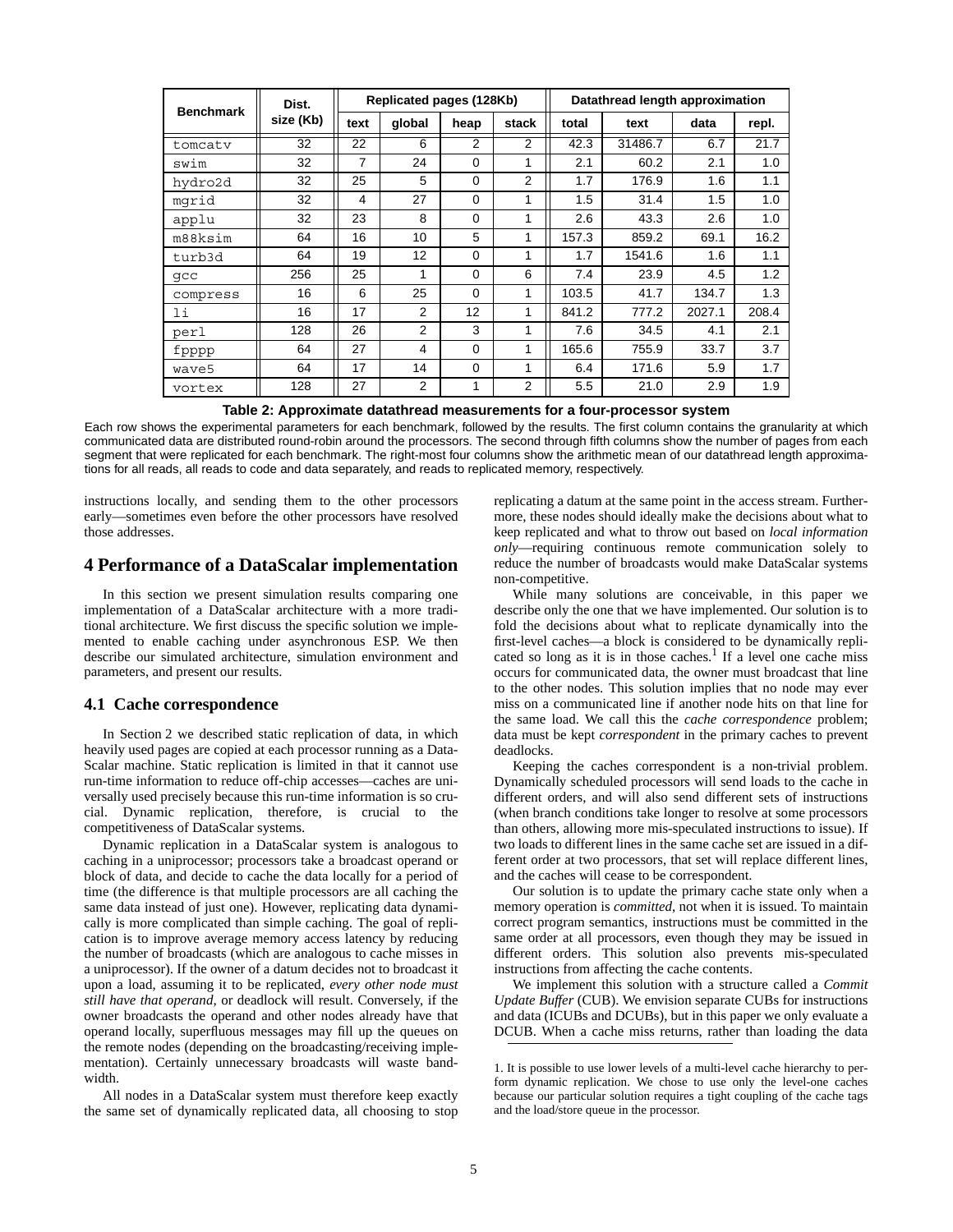into the cache, the line is placed into an entry of the DCUB, and a pointer to that entry is placed in the load/store queue at the entry of the load that generated the miss. Memory operations to the same line are serviced by the data in the DCUB (loads may still be serviced by stores farther ahead in the load/store queue). When a memory operation is committed, the cache tags are updated, and, if necessary, the line is loaded from the DCUB into the cache. A DCUB entry is deallocated when the last entry in the load/store queue that uses that line is committed. In addition to a pointer to the DCUB entry, each entry in the load/store queue is extended with state that represents whether the instruction missed in the primary cache at issue time.

This extra state is necessary because updating the cache at commit time only is sufficient to guarantee cache correspondence, but not to guarantee identical hit/miss behavior at all processors. Since instructions may issue at different times across processors, the same instruction will issue at different commit points in the instruction stream across the processors, causing some to hit and others to miss in their caches. By saving whether a hit or miss occurred at issue time, we can compare that event with the correct commit-time event, and take corrective action if there is a disparity.

We show a simple example in Figure 4. Two addresses, **X** and **Y**, conflict in the cache. Instructions commit from left to right. The second load to  $X(X_2)$  misses when issued, but would have hit at commit time if the instructions were issued in program order (because  $X_1$  would have already generated the miss). This is an example of a *false miss*. Analogously, **Y2** hits at issue time because **Y1** had just been committed, but should have missed at commit time (e.g., at another processor,  $Y_2$  might issue after  $X_1$  is committed, causing a miss at issue time instead of a hit). We call this a *false hit*, and deal with it by generating a reparative miss when this situation is detected at commit time (a reparative miss consists of a reparative broadcast by the owner, or a squash to the local BSHR by a non-owner of that datum). We deal with false misses by recognizing that any sequence of accesses to the same line will generate only one miss  $(X_1$  and  $X_2$  in this example). If  $X_1$  issues after  $X_2$ , we can "assign" the miss generated by  $\bar{X}_2$  to  $X_1$ , thus ensuring that all processors will generate only one miss for that line.

This "cache correspondence protocol" does not currently handle speculative accesses; if we were to permit incorrect speculations in our simulations, we would have to buffer speculative broadcasts at the network interface. We would then allow them to proceed only when they were determined to be correct, and squash them locally otherwise. We are in the process of extending this correspondence protocol to support speculative broadcasts.

### **4.2 Simulated implementation**

We evaluated a DataScalar system consisting of multiple integrated processor/memory (IRAM) modules connected via a global bus. In Figure 5 we show a diagram of the high-level datapaths present in our simulated DataScalar implementation. We assume split primary instruction and data caches. We replicate the program text at each node, obviating the need for dynamically replicated instructions (and therefore a speculative correspondence protocol). We do support dynamic replication of data, so a DCUB, not the accesses themselves, updates the data cache tags and storage. We assume a fast on-chip main memory, which is insufficiently large to hold an entire program data set, but which is fast enough to eliminate the need for a level-two cache.

We use a simple queue to buffer broadcasts being placed on the global bus. The process of receiving broadcasts is more involved. We call the broadcast-receiving structures that we simulate *Broadcast Status Holding Registers*, or BSHRs. We implement the BSHRs as a circular queue. When a broadcast arrives from the network, the BSHR performs an associative search on that address. If X and Y are accesses to two lines that conflict in the cache



**False miss:**  $X_2$  missed at issue but would have hit if in-order issue **False hit:** Y<sub>2</sub> hit at issue but would have missed if in-order issue

#### **Figure 4. Cache correspondence example**

Statically replicated data

Dynamically replicated data

Communicated data

BSHR = Broadcast status holding register

DCUB = Data commit update buffer



**Figure 5. Simulated DataScalar chip datapath**

a match occurs, the earliest entry matching that address in the queue is freed and the data are forwarded to the processor. If no match occurs, the BSHR allocates the next entry in the queue and buffers the data. In this case, when the processor issues the request for the data, it finds them waiting in the BSHR, and effectively sees an on-chip hit.

Level-one cache misses become broadcasts if the missing cache line is in communicated memory, and the processor is the owner of that cache line. The miss allocates a BSHR entry if, at a given processor, the miss is to a line that is both communicated and unowned by that processor. In Figure 5 we show a datapath from the processor to the BSHR queue; this path is used to squash BSHR entries allocated due to false misses.

Our simulation platform was a substantially modified version of the SimpleScalar tools [1]. To simulate DataScalar systems, we extended the SimpleScalar out-of-order processor simulator with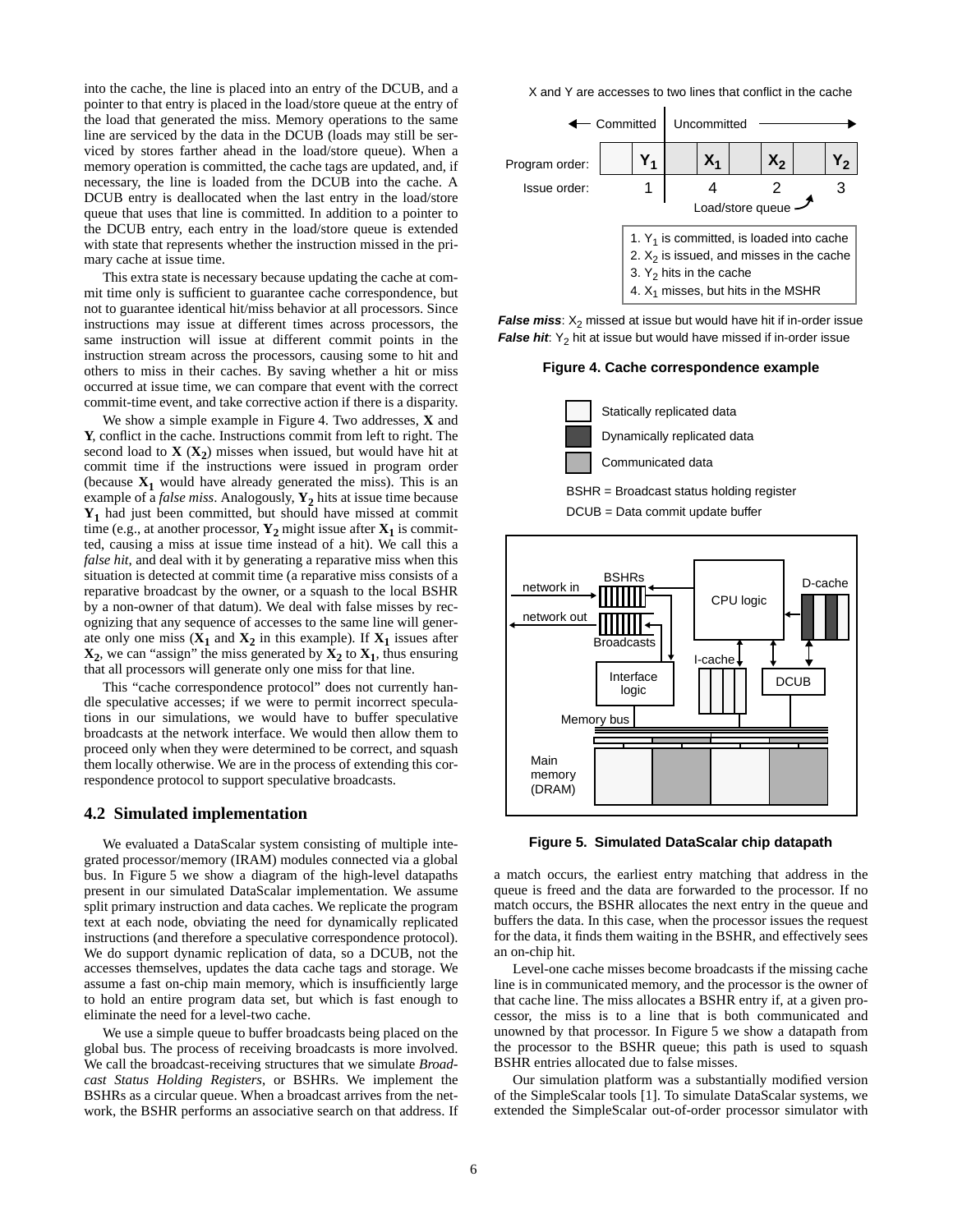multiple target contexts. The simulator switches contexts after executing each cycle (i.e., it simulates cycle  $n$  for all contexts before simulating cycle  $n + 1$  for any context).

We also implemented address translation, which was not present in the original version. We assume a single-level page table, locked in the low region of physical memory. We maintain the replicated vs. communicated state of each page with a bit in the page table entry. Each page table entry also has one bit that determines ownership of a communicated page (only one processor will have the ownership bit set for a communicated page; the bit for that page is cleared in the page table entries of all other processors).

#### **Processor parameters**

Evaluating future systems, particularly those five or ten years away, is always difficult. Simulating the processors of tomorrow on the machines of today (using the benchmarks of yesterday) makes choosing parameters that give meaningful results difficult. We opted for an aggressive processor model, coupled with a memory hierarchy that has cycle times matching the generation of our hypothetical future processor, but which is sized according to the year that the benchmarks were released.

For all our experiments, we targeted a processor that might be built about five years hence. We assumed an 8-way issue, 1 GHz, out-of-order issue processor. Our processor used a Register Update Unit (RUU) [24] to keep track of instruction dependencies. We simulated an instruction window size of 256 instructions (RUU entries). Our simulated processor also contains a load/store queue, to prevent loads from bypassing stores to the same address. Loads are sent from this queue to the cache at issue time, while stores are sent to the cache at commit time. Loads can be serviced in a single cycle by stores to the same address that are ahead in the queue. For all simulations, we simulated a load/store queue that had half as many entries as did the simulated RUU.

Modern branch predictors are already quite accurate, however, and we have no way of knowing what prediction techniques will be prevalent in future processors, or the extent to which these processors will engage in aggressive speculation. We therefore assumed perfect branch prediction in our simulations. This assumption simplified our handling of the BSHRs (since our cache correspondence protocol does not currently support speculative broadcasts). Assuming perfect branch prediction will also increase the measured IPC, due to the absence of branch misprediction penalties (the IPC of future processors is likely to be even higher as they engage in speculation that is much more aggressive than branch prediction [25]).

#### **Memory system parameters**

On-chip memories are likely to be significantly faster than DRAMs are today. Using sub-banking, with hierarchical wordand bit-lines, will enable DRAM banks to have access latencies that are comparable with those of cache memories. Current highdensity (1 Gb) DRAM prototypes, the processes of which are optimized for density and not speed, have access latencies in the low 30's of nanoseconds [7, 8]. On-chip DRAM banks implemented in hybrid memory/logic processes are likely to be significantly faster.

For our simulations, we assume a memory hierarchy on-chip that is just two levels. The first level is split instruction and data caches, 64KB each with single-cycle access. The caches are directmapped (for speed) and the data cache implements a write-back, write-noallocate policy. We believe that this write policy is superior to write-allocate in an ESP-based system (with a write-allocate protocol, a write miss requires sending an inter-processor message, only to overwrite the received data). Both caches are fully nonblocking and can support an arbitrarily high number of outstanding requests. The second level of the hierarchy is composed of high-

capacity, on-chip memory banks that can be accessed in 8 ns. They are connected with a 256 bit bus that is clocked at the processor frequency. We assume that our off-chip bus is 128 bits wide and is clocked at 200 MHz. Commodity parts that expect to do most of their computing and memory accesses on-chip are not likely to have support for extremely aggressive off-chip connections.

We assume BSHRs with 3-ns access latencies and 128 entries. We assume a broadcast queue for the DataScalar simulations, which incurs a two-cycle access penalty before broadcasting data onto the global interconnect (the traditional architecture, similarly, buffers off-chip requests at a network interface that functions as a connection between the local and global buses, also incurring a two-cycle penalty).

# **4.3 Performance results**

As with the previous experiments, the benchmarks that we used were drawn from the SPEC95 suite [26]. We used the test input set in all cases, although we reduced the number of iterations in some programs (after performing experiments to ensure that the reduced number of iterations did not perturb our results).

We simulated six of the SPEC95 benchmarks: go, mgrid, applu, compress, turb3d, and wave5. We ran each benchmark for 200 million instructions or to completion, whichever came first. We did not statically replicate any data pages; all pages were distributed round-robin across all nodes. We ran simulations for both two-processor and four-processor DataScalar systems. Each processor has sufficient capacity to hold one-half and onefourth of the data set, respectively, for each benchmark. Our target DataScalar system dynamically replicates remote data in the data cache, as described in Section 4.1.

We compared the Datascalar performance against two points: an identical processor with a perfect data cache (single-cycle access to any operand), and a more traditional system which has the same amount of on-chip memory as does one chip in each DataScalar experiment. We thus compare a two-processor Data-Scalar execution against a system which has the same processor, half the memory on-chip, and half off-chip (to make a fair comparison, the buses are the same, and both systems cache updates at instruction commit, not issue). We show an example of this comparison, assuming four processors, in Figure 6. A traditional system (Figure 6a) being compared against a four-processor DataScalar machine (Figure 6b) would thus have one-fourth of its main memory on-chip and three-fourths off-chip.

While the traditional system would certainly benefit if all of the on-chip memory was devoted to a large second- or third-level cache, measuring such a system against our simulated DataScalar implementation would be an unfair comparison. We consider the IRAM chip used in both types of system to be a commodity part, intended for stand-alone use, with the large on-chip memory functioning as main memory and not a cache.

In Figure 7 we plot the instructions per cycle for each experiment. We ran each benchmark assuming two and four DataScalar processors. The actual IPC value resides atop each bar. We see that the performance benefits that the DataScalar system has to offer are substantial. The results are particularly striking for compress, almost a doubling of IPC over the traditional architecture. That performance gain is so much higher because compress issues almost as many stores as loads, which never have to go offchip in a DataScalar system. For all other benchmarks, the Data-Scalar system manages to capture much of the available ILP, approaching the IPC of the perfect data cache in some cases.

The DataScalar system deals with a finer-grain distribution of memory better than does the traditional system; the drops in Data-Scalar performance when going from two-processor to four-processor systems are less than 0.05 IPC (the comparable drops in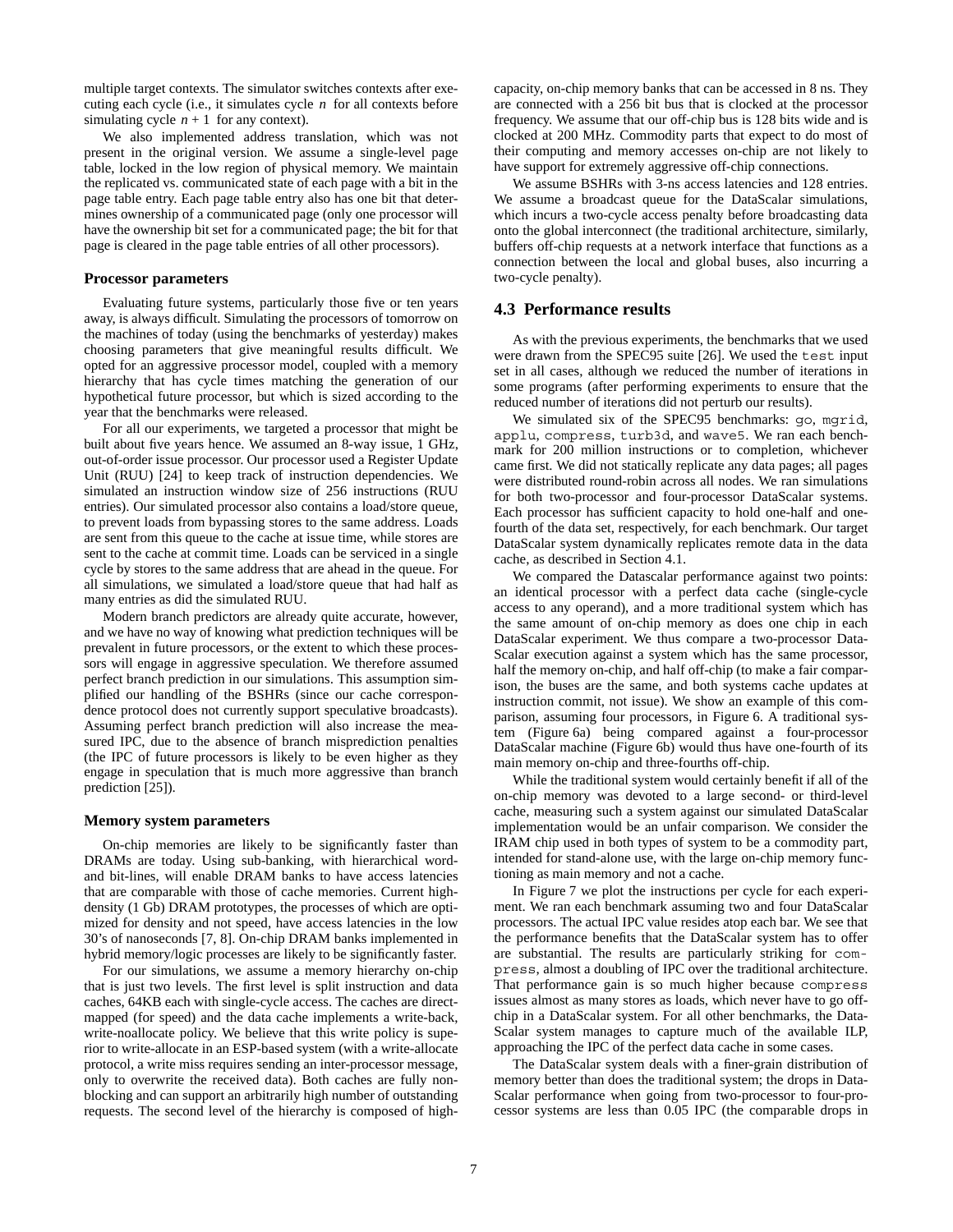

(a) More traditional architecture

| Global bus             |                        |                        |                        |  |  |  |  |  |
|------------------------|------------------------|------------------------|------------------------|--|--|--|--|--|
| <b>CPU</b>             | <b>CPU</b><br>S        | <b>CPU</b>             | <b>CPU</b>             |  |  |  |  |  |
| <b>DRAM</b><br>(1/4 M) | <b>DRAM</b><br>(1/4 M) | <b>DRAM</b><br>(1/4 M) | <b>DRAM</b><br>(1/4 M) |  |  |  |  |  |

(b) DataScalar architecture (4 nodes)

**Figure 6. Comparing two IRAM organizations**

performance on the traditional system range from 0.1 to 0.6 IPC). The IPC for wave actually improves when running on four processors instead of two (the benefits of more processors running datathreads concurrently outweigh the additional off-chip communication). In only two cases (mgrid and turb3d with two nodes) does the DataScalar system perform worse than the traditional system. This abnormality results from poor correspondence protocol performance (a high rate of false hits at one node causes the other node to stall frequently, waiting for the owner to commit the offending load and issue a reparative broadcast).

We present the results of a sensitivity analysis in Figure 8. The two benchmarks presented are go and compress, each of which was run to completion. For each benchmark, we plot results assuming the same parameters that we used for the experiments in Figure 7, except that we vary one parameter in each graph. The parameters we varied were: data cache size, main memory access time, global bus clock speed, width of the global bus, and number of RUU entries. On each graph, we plot the IPC for the same five systems as we measured in Figure 7 (perfect data cache, two- and

four-processor DataScalar machines, and traditional systems assuming one-half and one-fourth of the main memory on-chip).

We see that the DataScalar runs consistently outperform the traditional runs over a wide range of parameters. As expected, the performance of the two types of systems converges when memory bank access times come to dominate the latency of a memory request (because DataScalar systems reduce the overhead of transmitting the data, not accessing them). Conversely, when the speed differential between the global and on-chip buses grows, so does the disparity between DataScalar and traditional performance.

In Table 3 we list a few of the BSHR and broadcast statistics from the two-processor runs. We list the percentage of broadcasts that were issued late, at commit time, due to false hits. These percentages will drop for larger caches, since the probability that a block will be replaced in between issue time and commit time is inversely proportional to cache size. The middle column lists the percentage of BSHR entries that were squashed due to false hits. The right-most column lists the percentage of remote accesses that were waiting in the BSHR for the local processor's request. Those values range from 2% to 9%, showing evidence that some effective datathreading is occurring, since a processor needs to be running fairly far ahead of another for that situation to occur.

### **4.4 Other implementation issues**

In this subsection we describe other issues pertinent to Data-Scalar architectures—namely, the cost overheads of the extra processors, the expense of requiring broadcasts, speculation in DataScalar, and operating systems issues.

#### **Cost**

Conventional systems today typically consist of a single processor and a collection of memory chips. Each of these components comprise a significant fraction of the total cost of the system. A DataScalar system would consist of a collection of identical chips, each of which costs more than a conventional DRAM chip, but less than a processor chip. When comparing the cost of a Data-Scalar system and a traditional system with one processor and "dumb memory" (such as the comparison in Figure 6), the Data-Scalar system becomes cost-effective when the performance it adds outstrips the cost of the additional processors.



**Figure 7. Timing simulation DataScalar results**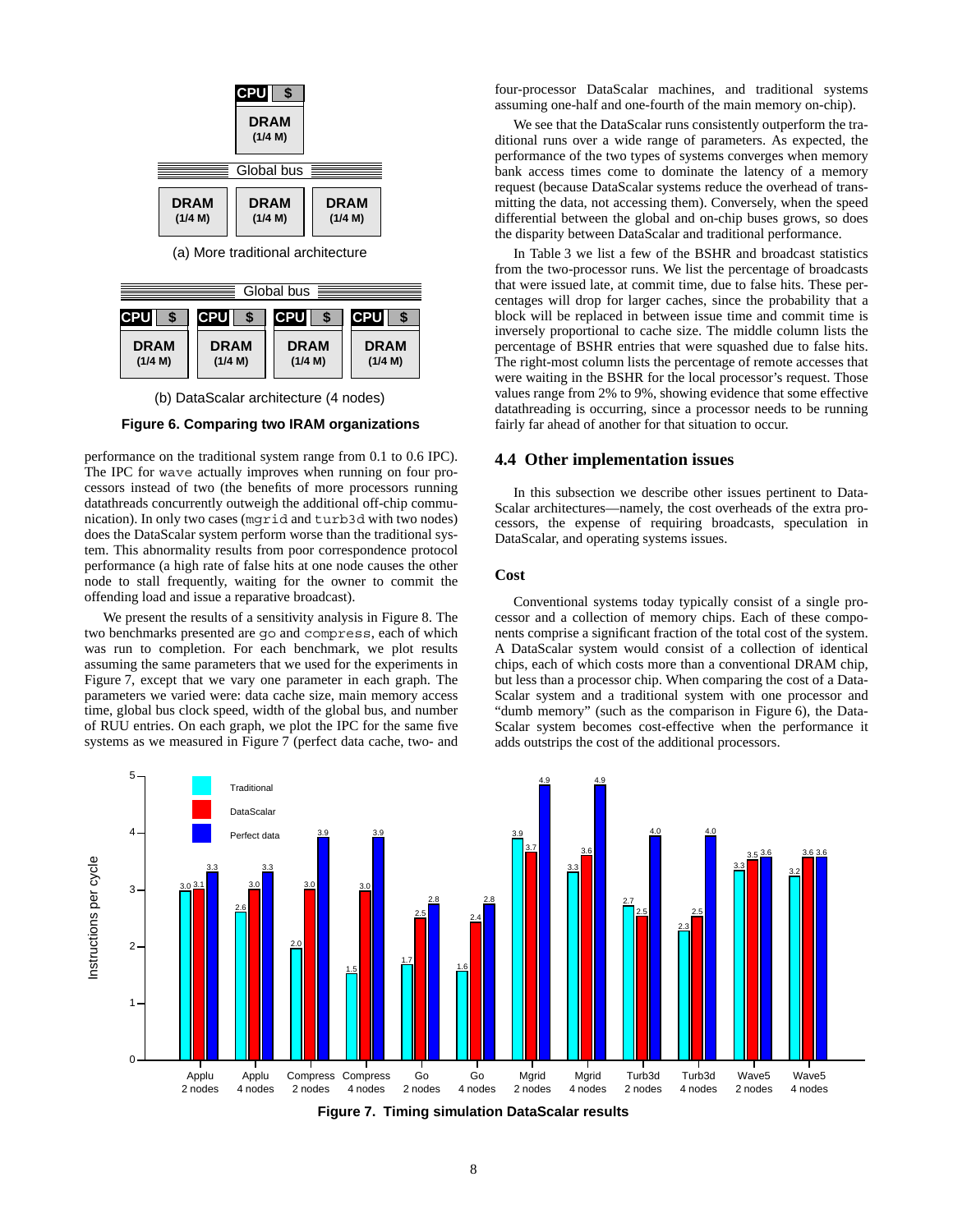

**Figure 8. Sensitivity analysis of DataScalar experiments**

| <b>Benchmark</b> |              | Late<br>broadcasts | <b>BSHR</b>  | squashes | Data found<br>in BSHR |    |  |
|------------------|--------------|--------------------|--------------|----------|-----------------------|----|--|
| (# of nodes)     | $\mathbf{2}$ | 4                  | $\mathbf{2}$ | 4        | $\mathbf{2}$          |    |  |
| applu            | 10%          | 9%                 | 12%          | 12%      | 10%                   | 7% |  |
| compress         | 11%          | 8%                 | 16%          | 22%      | 8%                    | 4% |  |
| go               | 9%           | 10%                | 12%          | 15%      | 19%                   | 7% |  |
| mqrid            | 23%          | 21%                | 31%          | 31%      | 6%                    | 4% |  |
| turb3d           | 38%          | 37%                | 59%          | 59%      | 3%                    | 1% |  |
| wave5            | 9%           | 7%                 | 11%          | 3%       | 3%                    | 1% |  |

#### **Table 3: DataScalar broadcast statistics**

The parameters are the same as for the experiments described in Section 4.3. The numbers are the arithmetic mean at all nodes. The percentages are out of total number of broadcasts (column one) and out of BSHR accesses (columns two and three).

Wood and Hill showed [28] that for a parallel system to be costeffective, the *costup* (the relative increase in total cost as more processors are added) should be less than the *speedup* (the relative increase in performance as more processors are added). When memory or interconnect costs dominate those of the additional processors, the system may still be cost-effective even if the speedups are comparatively small.

A majority of the die of most modern processors is devoted to memory, even though the total cache capacity for each is generally only in the tens of kilobytes. We believe that the ratio of on-chip memory area to total chip area will continue to grow in the future, making the relative expense of the processing logic shrink over time. If true, this trend will make memory and packaging the dominant costs of future systems. DataScalar architectures could thus be cost-effective, even though the speedups they provide are much less than linear.

#### **Inter-chip communication**

Because of the symmetric nature of the DataScalar model, all communicated values must be broadcast to all nodes. In general, broadcast operations are both expensive and not scalable. On certain interconnects—such as on a ring or bus—they may be effected with only minor additional cost, though reliable delivery and error recovery are inevitably more complicated for broadcast operations.

Broadcasts on a bus are free, since every bus transaction is an implicit broadcast. However, the very feature that makes broadcasts cheap—the centralized nature of a bus—makes the bus an unlikely candidate for the high-performance interconnect of the future. However, the demise of the bus has been much slower than predicted, and buses may persist for some time to come.

Ring operations, such as the IEEE/ANSI standard Scalable Coherent Interface [16, 23] seem well-suited for this kind of operation. On a ring, operations are observed by all nodes if the sender is responsible for removing its own message. We envision a ring interconnect because of the high-performance capability [22], but broadcast on a ring is complicated by the fact that operands originating at different processors are received at other nodes in different orders. A simple tag can sort out data to different addresses, but the issue is complicated when two accesses to the same datum are broadcast close in time. Complications also arise whenever certain data items must be rebroadcast (e.g., because a receive queue is full), or cancelled.

One technology that may be an excellent match for DataScalar programs running on large systems is optical interconnects. One of the properties of free-space optical interconnects is that they have extremely cheap (essentially free) broadcasts. For massively parallel systems that use optical interconnects, the SPSD execution model may be a good way to reduce the execution time spent in serialized code, thus improving scalability [2].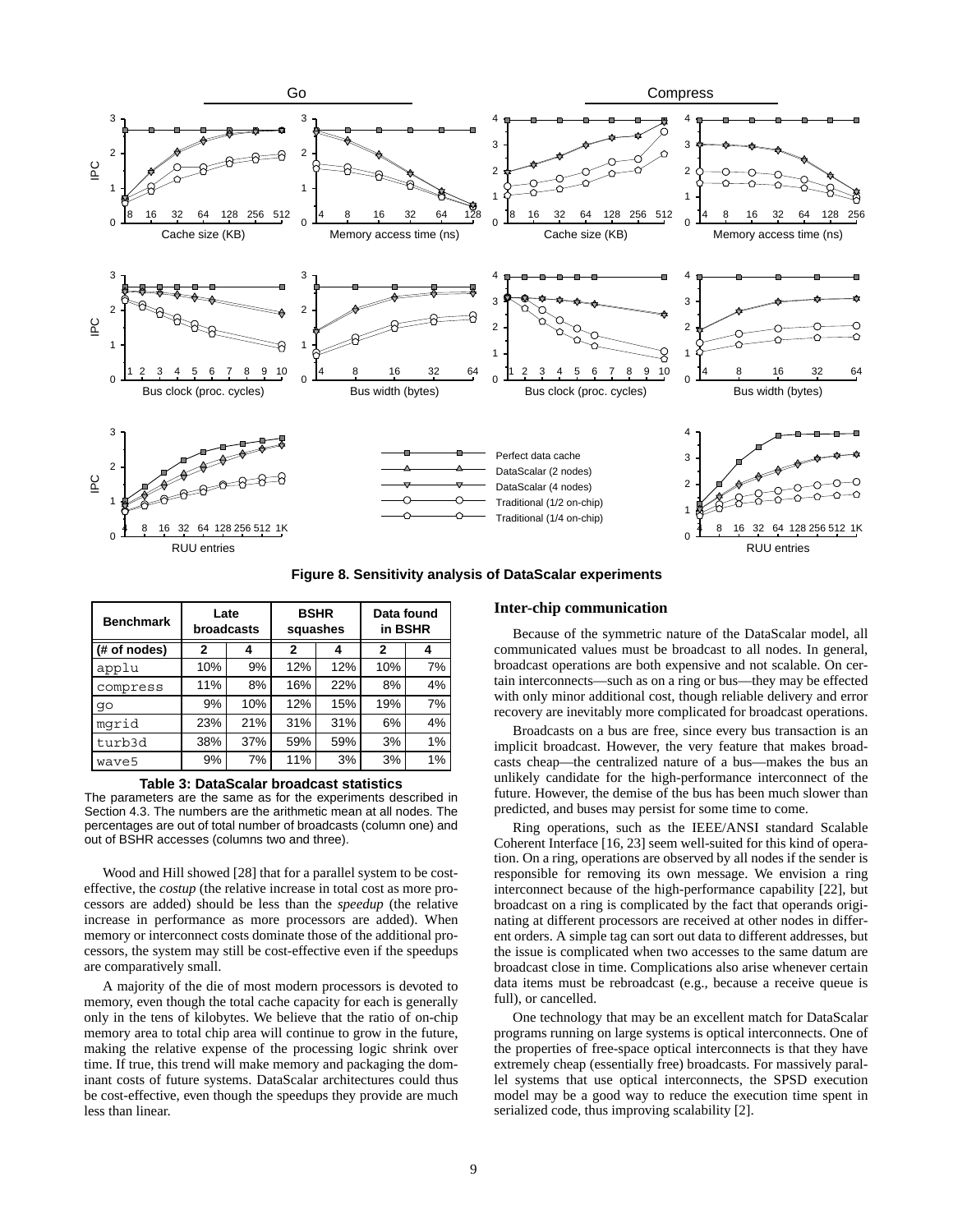#### **Speculative execution**

Fine-grain speculative execution is now present in state-of-theart processors, and a successful DataScalar architecture must be compatible with speculation. Much of the promise we see in Data-Scalar comes from out-of-order execution, which enables multiple processors to race ahead simultaneously on different instruction sequences. However, speculation must be tightly controlled: the broadcast of data may well be a critical limitation of this model, and frequent superfluous broadcasts would greatly hinder performance. The two endpoints for speculative policies are (1) to hold onto speculative broadcasts until the speculative condition is resolved, and (2) to send the broadcast immediately upon issue and then send a corresponding squash if the load that generated the broadcast is squashed.<sup>1</sup> The former conserves bandwidth at the expense of added latency, while the latter consumes bandwidth while reducing latency (bandwidth limitations add latency, however, so there is likely a crossover point at which one policy becomes better than the other). A promising approach is to assign confidence values to speculative loads; loads with high correctness confidence should be broadcast and squashed if incorrect, whereas loads with low confidence should be held locally until the speculative condition is resolved.

# **Operating systems issues**

To the extent that an executing program is non-deterministic, operating system code can be executed in the same manner as user code. Synchronous exceptions, such as for an unaligned address, would be observed at slightly different times at different processors, but would cause no special problems. However, asynchronous events could potentially cause difficulty if they are not observed at precisely the same point by all processors. Consider the case in which a write causes a page fault. Since only one processor actually performs a write to communicated data—the other processors all simply discard their result—only the owning processor would observe the page fault. If the other processors did not recognize the page fault, they might proceed beyond the fault point indefinitely. While it is interesting to consider such a variation on the idea of an imprecise exception, the problem can be avoided by making sure that all processors have the same page table entries, and actually check for exceptions on every memory operation. Thus each processor would observe this page fault. External interrupts, likewise, must be injected into the system with care to assure that all processors observe them at the same point in their execution.

# **5 Exploiting parallelism with DataScalar**

DataScalar is a memory system optimization, intended for codes that are (1) limited by the memory system and (2) difficult to parallelize. Every DataScalar machine is a *de facto* multiprocessor, however. When codes contain coarse-grain parallelism, the system should be run more like a traditional multiprocessor. We view DataScalar and multiprocessing as two endpoints on a spectrum: the former runs transparently and makes no attempt to exploit parallelism in the code; the latter requires compiler and/or programmer support, and its main focus is explicit exploitation of coarsegrain parallelism.

In this section we discuss some of the intermediate points along this spectrum. In Section 5.1 we describe new opportunities for exploiting medium-grain parallelism in a DataScalar architecture.

In Section 5.2 we present some issues associated with running a mixed-mode program, in which some parts of the program run in DataScalar mode and others run as on a traditional MIMD machine.

#### **5.1 Multiprocessing from a Datascalar perspective**

DataScalar systems benefit from both ESP and datathreading transparently, without requiring recompilation. In many codes there is limited parallelism, which is insufficient to justify porting the code to a full-blown parallel processor, but which could improve DataScalar performance. We propose using software support to expose this parallelism in a DataScalar context.

When the programmer or compiler identifies an isolated block of code that can be executed on one node and not the others (requiring few or no remote operands), that processor may temporarily "peel off" from ESP mode. The processor will then compute some result, and either store the result locally, or communicate it to the other processors when the processor rejoins ESP execution. We call this technique *result communication*. Only the participating processor(s) must execute the code block in question; the others must branch around the code. The compiler must perform the analysis to ensure that the non-participating nodes do not need any of the intermediate results generated during the isolated computation.

Result communication has the potential to reduce global traffic as well as reduce the critical path at the non-participating nodes. We note that this is a special case of data parallel execution; if all nodes are independently performing computations and writing the results to communicated data that they own, the execution looks similar to traditional data parallel [5].

Performing this parallelizing analysis in a DataScalar context has distinct advantages. Hardware support in the processor, coupled with run-time system support (described below), can assist in making run-time checking efficient. When the data for a computation are scattered across all nodes, the system has an efficient fallback case (asynchronous ESP). The compiler's job is therefore to provide the hardware with *options* (break from ESP *if* most or all of the data are local), not *guarantees* about where the data are located.

When a processor deviates from ESP, the code it executes must not perturb the state of the correspondent caches, if the caches are indeed used to implement dynamic replication. We may prevent such a perturbation by marking non-ESP accesses, and dropping them at commit time, rather than updating the caches. If, while in this mode, a processor requires a communicated datum that it does not own, either the compiler must have generated code to force the owning processor to send the operand, or the processor could fall back to a traditional request/response model. The most important guarantee the compiler must make, however, is that there are no side-effects in the isolated code that were supposed to have changed the state at every processor.

In the rest of this subsection we present an illustrative example of result communication. The branch test could be implemented by performing a test on a bit stored in the page table. We call this test the "local" function. A processor might take the branch if the local bit in the TLB for a given address was zero (the local bit corresponds to ownership of the operand). To make this run-time check efficient, however, the processors should not have to check ownership of multiple addresses, the resolution of some of which the processors would need to run the code being parallelized to resolve. We can fold the check for multiple operands into a single check, by securing a guarantee from the run-time system that certain data items are placed local to the same processor. One technique for doing so is to modify the run-time storage allocator by both giving it an ownership assignation function and passing it an address on a request for storage. The storage allocator then ensures

<sup>1.</sup> A squash is necessary because all incoming broadcasts are buffered in the BSHRs. Incorrectly speculated broadcasts would not always be matched with a request from the receiving processor, and would thus accumulate until the BSHR was full. An alternative solution is to periodically flush the BSHRs, cleansing them of stale broadcasts.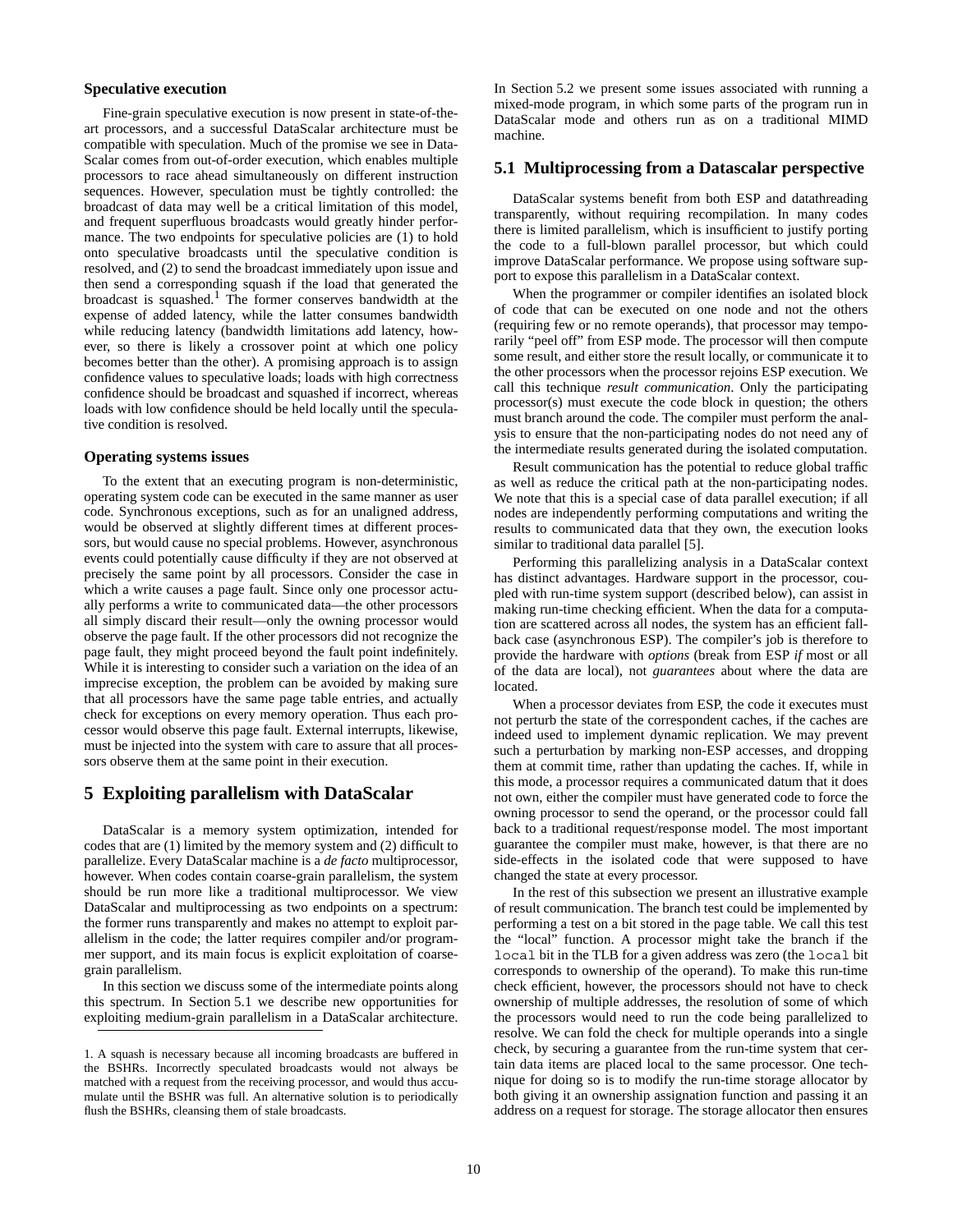that the allocated storage was allocated at the same processor as the address that was passed to it. The goal is to ensure that all of an aggregate (either an array or a dynamically allocated structure) falls entirely on one node. Binding the aggregate to one node should be avoided if the aggregate is so large that it should be spread across multiple nodes.

The notion of placing data can be generalized so that pages containing parts of a structure are tagged with a class identifier. This would decouple structures from specific nodes, so that the number of processors (and page assignation) could change dynamically (the OS would ensure that all of the pages of a given class came to reside entirely on one processor).

In Figure 9 we depict an example that could make effective use of result communication. We show a chained hash table, the main array of which is distributed across multiple processors. Below the hash table we show the high-level code transformation that would alter the insertion routine. The additions to the code are marked with arrows. Whenever a collision occurs and an entry must be added to a chain, the run-time allocator (malloc in this example) is passed the address of the head of the chain, and it returns storage that is local to the same processor as is the head of the chain. When insertions or deletions into the hash table need to be made, the compiler places a branch around the insertion or deletion code. The processor that owns the head of the chain will thus own the entire chain, and can make the insertion or deletion without requiring any off-chip communication.

Since every part of the array resides local to some processor, *every* insertion and deletion can be made with *no remote communication*. The run-time test is efficient because the locality bit for the head of the table is obtained with a simple address translation, and the tests for every element in entire chain are subsumed by the locality test for the head of the list. Many such optimizations are possible, and are a promising area of research.

#### **5.2 DataScalar from a multiprocessing perspective**

If much coarse-grain parallelism is extractable from a program, the program should be run using the system as a multiprocessor rather than as a DataScalar architecture. Few codes are "embarrassingly parallel," however. Codes should perhaps be run on a hybrid architecture, which runs a program as a multiprocessor when there is sufficient coarse-grain parallelism, and as a Data-Scalar architecture when there is not (thereby reducing serial overheads). The program may either switch statically or dynamically between the two modes, or run both modes simultaneously, using tagged instructions or regions of data addresses to decide which mode to use at a given point.

Future microprocessors will soon have sufficient resources to put multiple processing units on a single chip. Whether chip multiprocessors (CMPs) will succeed is a subject of debate in the research community. Widespread use of CMPs is more likely if techniques are developed that speed up uniprocessor programs particularly those that are not easily parallelizable—by running them on a tightly coupled multiprocessor. DataScalar architectures may be one such candidate, depending on the future disparity between the cost of near versus far intra-chip communication.

Given the wide variance of characteristics across important applications, CMPs may benefit by supporting multiple modes of execution, so as to execute the broadest possible range of applications efficiently. To this end, we propose a "three C's" model for  $\text{CMP}\xspace$  execution modes.<sup>1</sup> In our model, we characterize an application as being limited by either *computation*, *control*, or *communi-*



**Figure 9. Medium-grain parallelism in a hash table**

*cation*. We propose to run a CMP as a different organization for each limiting category.

• **Computation-bound**: the application has enough coarsegrain parallelism that functional unit throughput is the limiting factor. If enough work can be found to allow all processing units to be utilized, the CMP should be run as a conventional multiprocessor.

• **Control-bound**: limited instruction-level parallelism requires the CMP to perform coarse-grain speculation. Control dependencies prevent a single processor from running very far ahead. The program execution could therefore benefit from having the processors function as stages in a Multiscalar-like architecture [12, 25], wherein each processor speculatively executes large blocks of code. The processor thereby obtains a much larger instruction window in which to find sufficient ILP.

• **Communication-bound**: a single processor is limited by frequent, slow accesses to non-local (on-chip) memory banks. The program execution could benefit from an architecture that uses multiple processors to reduce communication overheads. Data-Scalar architectures are one such example, and may be a good match for this category.

Many applications are unlikely to fall squarely into one category or another; it is probable that an application will run alternately in two or all three of these modes. Both characterizing applications in this manner, and designing the mechanisms needed to support concurrent execution of multiple modes, are interesting research issues to be explored.

# **6 Future directions and conclusions**

This work began as a solution for running programs on multiple single-chip computers, when the physical memory requirements exceeded the capacity available on a single chip. Other groups are also working on issues associated with the integration of processors and main memory, notably the IRAM project at UC-Berkeley [20] and the PPRAM project at Kyushu University [18]. Some companies are already prototyping preliminary designs that incorporate processing logic with a substantial amount of memory on a single die; Sun Microsystems [21] and Mitsubishi [9] are two examples. Our proposal uses multiple processing units to enhance

<sup>1.</sup> Our model is not to be confused with Mark Hill's "three C's" model that characterizes cache misses [14].